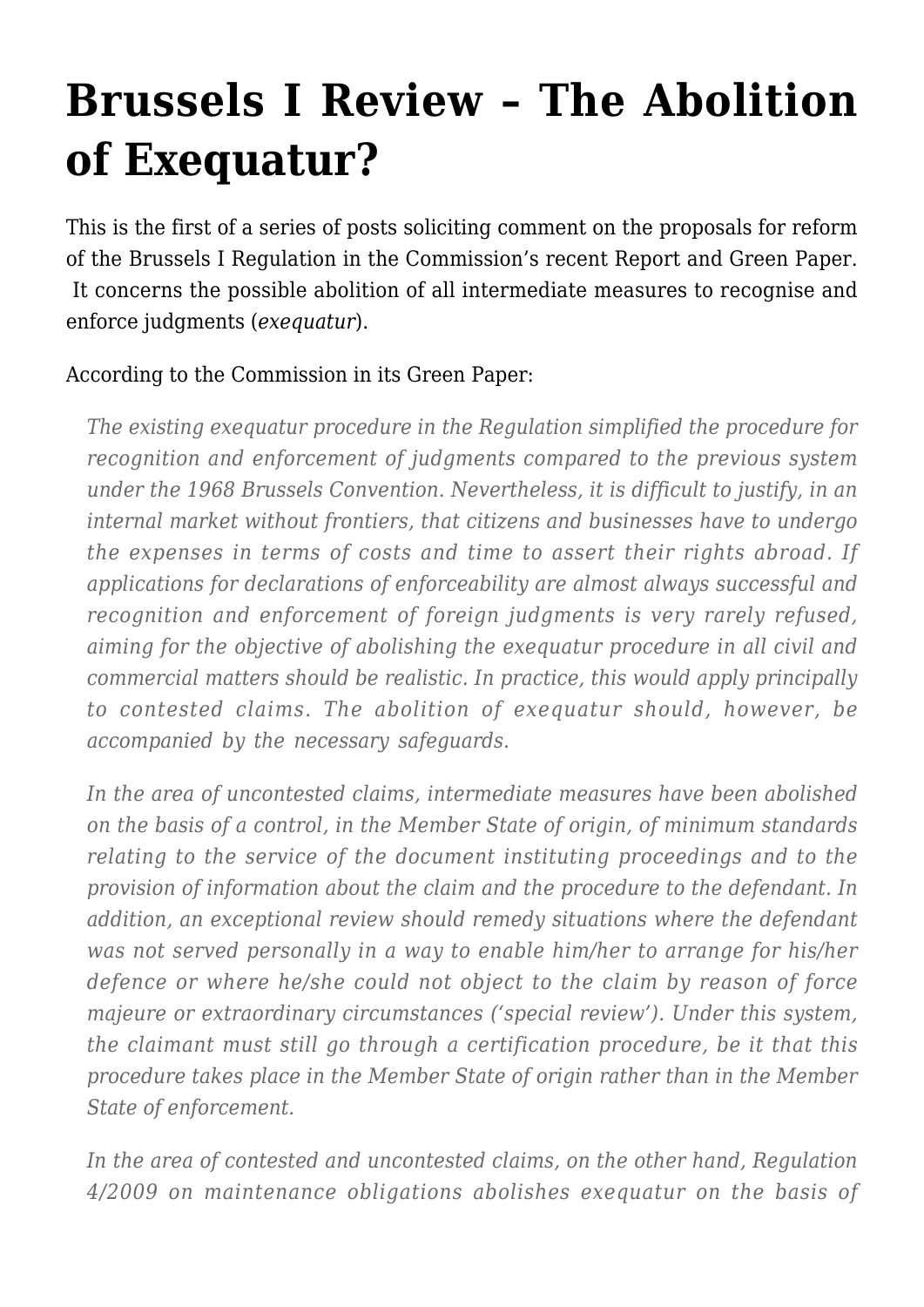*harmonised rules on applicable law and the protection of the rights of the defence is ensured through the special review procedure which applies once the judgment has been issued. Regulation 4/2009 thus takes the view that, in the light of the low number of "problematic" judgments presented for recognition and enforcement, a free circulation is possible as long as the defendant has an effective redress a posteriori (special review). If a similar approach were followed in civil and commercial matters generally, the lack of harmonisation of such a special review procedure might introduce a certain degree of uncertainty in the few situations where the defendant was not able to defend him/herself in the foreign court. It should therefore be reflected whether a more harmonised review procedure might not be desirable.*

## In light of this analysis, the Commission asks the following questions:

*Question 1:*

*Do you consider that in the internal market all judgments in civil and commercial matters should circulate freely, without any intermediate proceedings (abolition of exequatur)?*

*If so, do you consider that some safeguards should be maintained in order to allow for such an abolition of exequatur? And if so, which ones?*

One may, without too much difficulty, accept the proposition that that abolition the requirement to obtain a declaration of enforceability of a judgment obtained in another Member State would represent the logical end of the process that began with the 1968 Brussels Convention, aimed at ensuring the free movement of judgments within the Member States.

Nevertheless, it may be questioned whether this step would, in fact, produce practical benefits for the Community and might, indeed, increase the complexity and cost of enforcement, and create additional legal and political difficulties.The object of any cross-border enforcement regime in the EC must be to assimilate a judgment from one Member State as efficiently and effectively as possible into the legal order of one or more other Member States.

In this connection, it could well remain advantageous for the import of judgments initially to be channelled through a court or courts designated for this purpose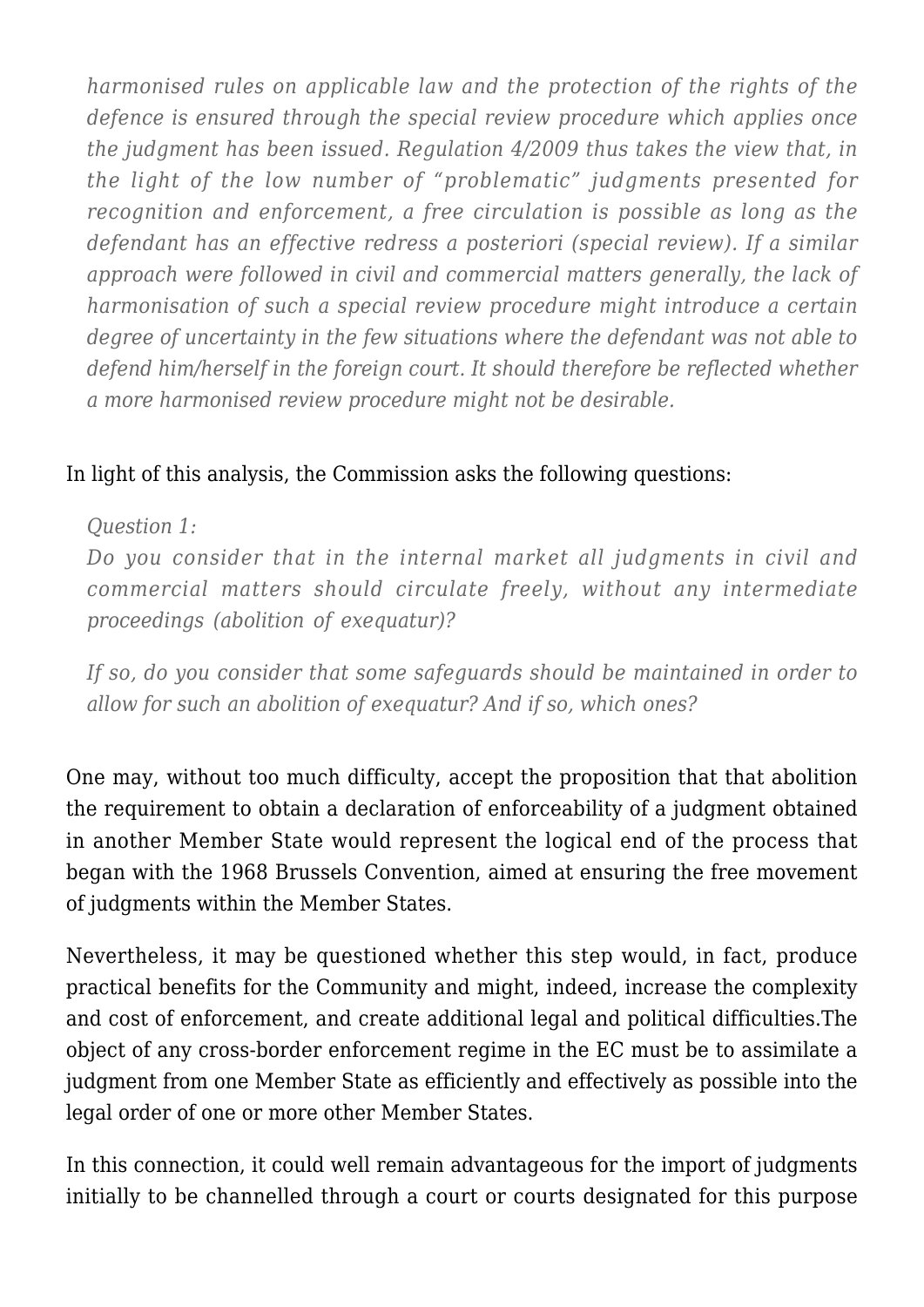(i.e. as specified in Annex II to the Regulation), rather than proceeding directly to measures of execution, which may take place in a local court with little or no experience of cross-border matters. It must be recalled that the Brussels I Regulation does not apply only to money judgments, and the process for obtaining (and challenging) a declaration of enforceability provides an opportunity for any queries as to the nature and content of the judgment to be addressed before time and expense have been incurred in attempts to enforce that judgment.

That is not to say that the present enforcement process cannot be improved with the object of reducing cost and delay. Information technology could play an important part, most obviously by creating an online, central "clearing system" through which applications to enforce in several Member States could be lodged simultaneously, transmitted to the Member States' responsible authorities, and their progress monitored, with standardised fees and communication between Member State courts and the judgment creditor by e-mail. Other posssible improvements to the enforcement regime put forward by the Commission elsewhere in the Green Paper (i.e. creation of a standard form containing all relevant information as to the nature and terms of the judgment and removal of the requirement in Art. 40(2) of the Regulation to have an address for service within the jurisdiction) also appear sensible.

As to reform of the grounds for refusal of enforcement, it may be argued that (with the possible exception of the special treatment in Art. 34(2) of judgments in default of appearance, which could equally be dealt with as an aspect of public policy) the existing grounds should remain. As to the public policy ground, there appears no obvious reason why the "free movement of judgments" should be any the less open to qualification on the overriding grounds of national interest than any of the freedoms explicitly established by the EC Treaty. The circumstances in which this ground may be invoked have, in any event, been greatly circumscribed by the ECJ (see, recently, the judgments in *[Gambazzi v. Daimler Chrysler](https://conflictoflaws.de/2009/ecj-judgment-in-gambazzi/)* and *[Apostolides v. Orams](https://conflictoflaws.de/2009/ecj-judgment-apostolides/)*). As to the effect of irreconcilability between judgments, it does not appear to be an adequate answer for the Commission to assert that "[i]rreconcileability between judgments is to a great extent avoided, at least at European level, by the operation of the Regulation's rules on *lis pendens* and related actions". That may be so, but those rules cannot guarantee that there will be no irreconcileable decisions, and they do not apply to situations involving judgments from third countries.